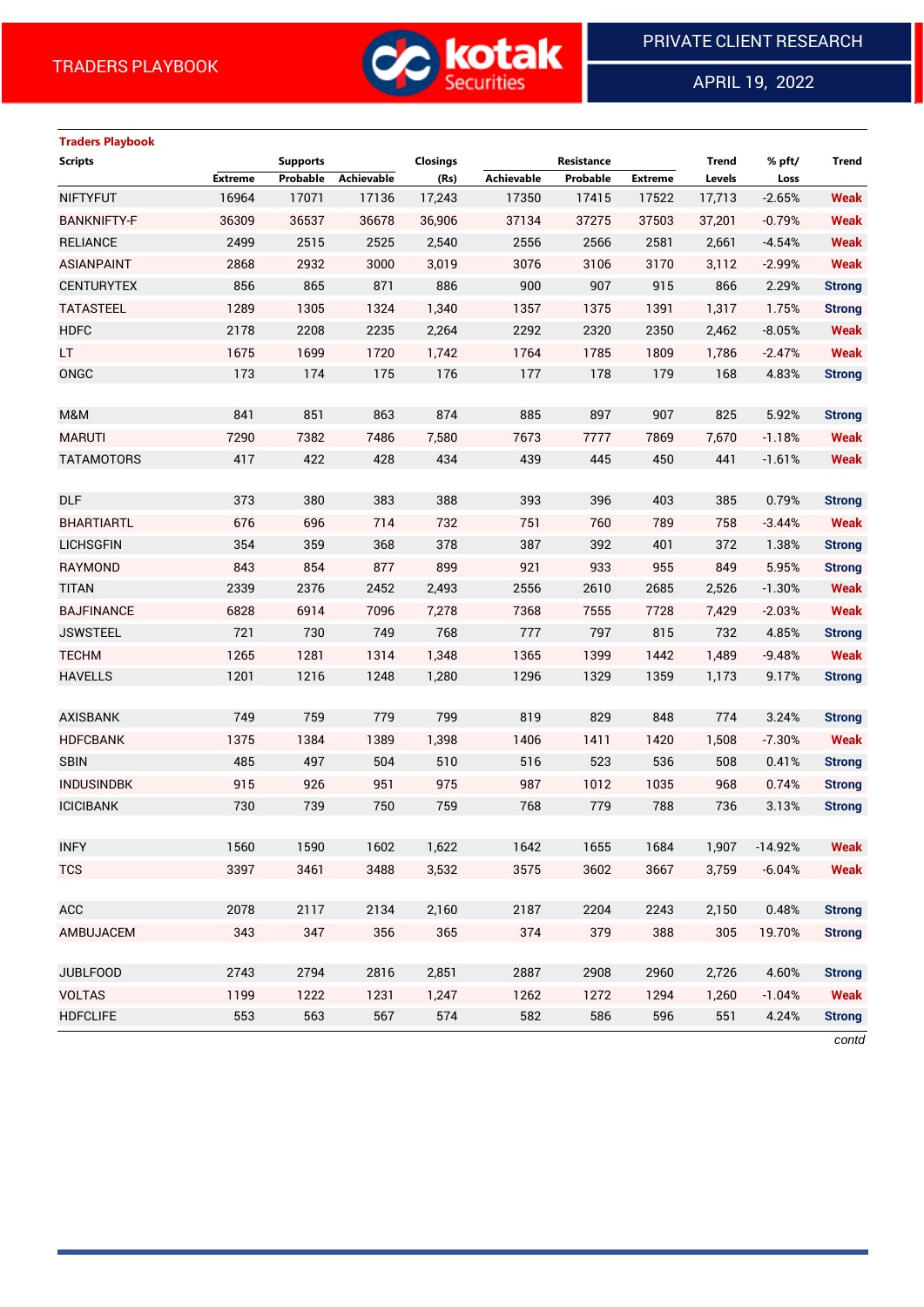### **Closing Pricess**

Closing price is that price at which a scrip closes on the previous day. Traders can start their intraday trade on this level. The stock or index should sustain above or below the closing price else you should exit the trade. Ideally, half a percent should be the stop loss above or below the closing price to enter the trade.

#### **Trend**

Trend is the level at which the tendency of Indices and Stocks can be identified. For best results, you can use the 'Trend Remarks' to trade. A 'Weak' trend means that traders can trade with a negative bias. If the trend is 'Strong', you can trade long with a positive bias. Base price should be the closing price.

#### **Achievable (Supp/Resis)**

It is the price which can be achieved if the Index/Stock trades above or below the closing price. During normal course of trading, first levels are important as one can take profits around first resistance and supports levels.

## **Probable (Supp/Resis)**

It's a second resistance/support and can be achieved if stocks/indices are in trending mode. Events can lead stocks and indices to reach these levels.

#### **Extreme levels**

Sometimes, the stocks fall or rise to their average lowest or highest levels FOR THE DAY and that may act as an excellent contra buying or selling opportunity with a stop loss given in the table. This means buying around extreme support and selling around extreme resistance strictly with a given stop loss. For e.g. If the extreme support for Nifty is given at 5605, and in case the market comes down to similar levels, then you can initiate long positions with the given 'stop loss for long' in the column, say at 5585. If it breaks 5585 then the trader must exit the position. This is valid on both the sides.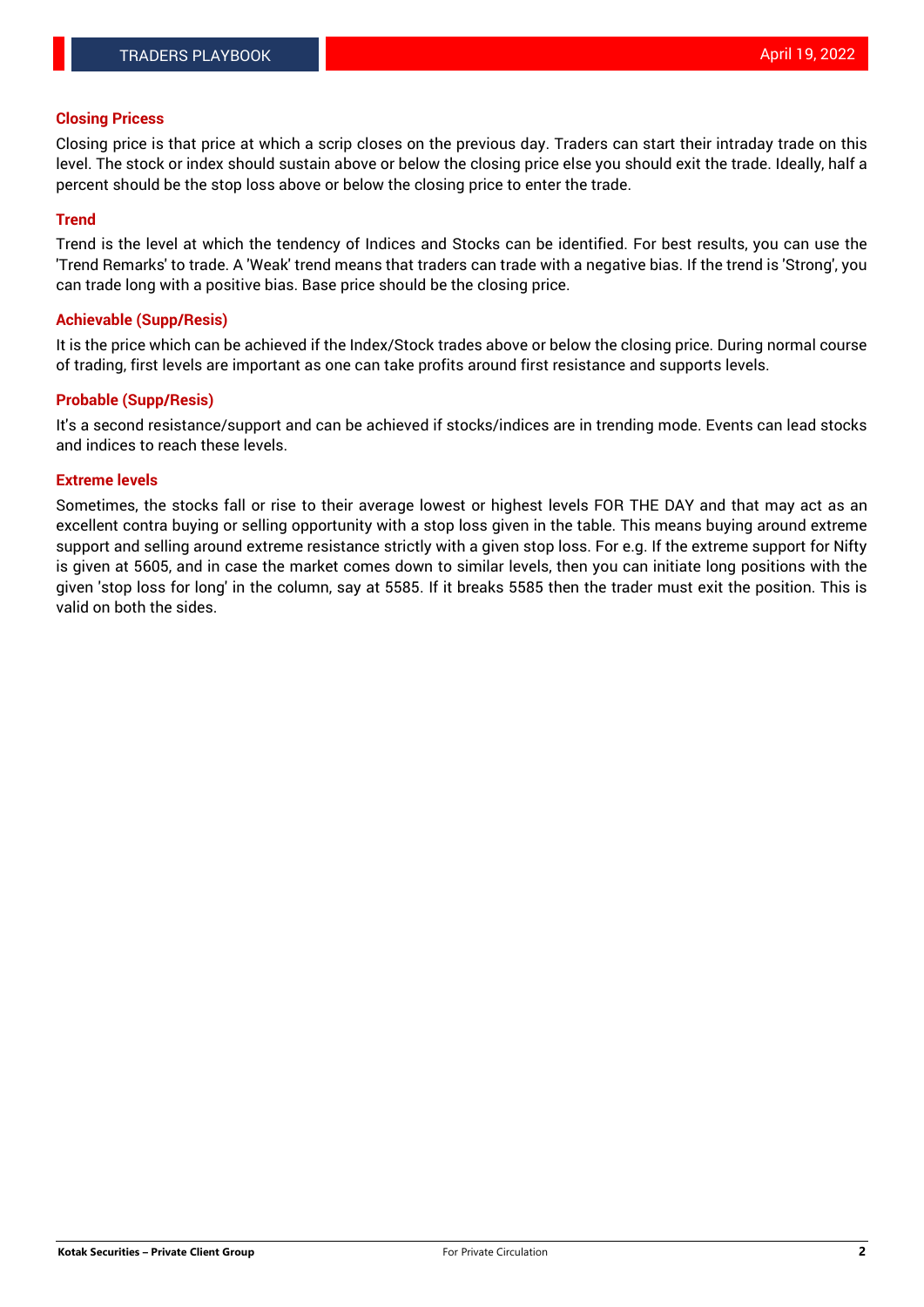## **RATING SCALE (PRIVATE CLIENT GROUP)**

| <b>BUY</b>             | -                 | A condition that indicates a good time to buy a stock. The exact circumstances of the signal will be determined by the indicator that an<br>analyst is using.  |
|------------------------|-------------------|----------------------------------------------------------------------------------------------------------------------------------------------------------------|
| SELL                   | -                 | A condition that indicates a good time to sell a stock. The exact circumstances of the signal will be determined by the indicator that an<br>analyst is using. |
| <b>Stop Loss Order</b> | $\qquad \qquad -$ | An instruction to the broker to buy or sell stock when it trades beyond a specified price. They serve to either protect your profits or<br>limit your losses.  |

#### **FUNDAMENTAL RESEARCH TEAM (PRIVATE CLIENT GROUP)**

**Shrikant Chouhan Arun Agarwal Amit Agarwal, CFA Hemali Dhame** Head of Research Auto & Auto Ancillary Transportation, Paints, FMCG Banking & Finance shrikant.chouhan@kotak.com arun.agarwal@kotak.com agarwal.amit@kotak.com Hemali.Dhame@kotak.com

**Jatin Damania Purvi Shah Rini Mehta K. Kathirvelu** Metals & Mining, Midcap **Pharmaceuticals** Research Associate Support Executive jatin.damania@kotak.com [purvi.shah@kotak.com](mailto:purvi.shah@kotak.com) rini.mehta@kotak.com [k.kathirvelu@kotak.com](mailto:k.kathirvelu@kotak.com)  $+91$  22 6218 6440  $+91$  22 6218 6432

**Sumit Pokharna Pankaj Kumar** sumit.pokharna@kotak.com pankajr.kumar@kotak.com +91 22 6218 6438 +91 22 6218 6434

Oil and Gas, Information Tech Construction, Capital Goods & Midcaps

+91 22 6218 5408 +91 22 6218 6443 +91 22 6218 6439 +91 22 6218 6433

**TECHNICAL RESEARCH TEAM (PRIVATE CLIENT GROUP)**

**Shrikant Chouhan Amol Athawale Sayed Haider** [shrikant.chouhan@kotak.com](mailto:shrikant.chouhan@kotak.com) [amol.athawale@kotak.com](mailto:amol.athawale@kotak.com) Research Associate +91 22 6218 5408 +91 20 6620 3350 [sayed.haider@kotak.com](mailto:sayed.haider@kotak.com)

+91 22 62185498

# **DERIVATIVES RESEARCH TEAM (PRIVATE CLIENT GROUP)**

 $+91$  22 6218 5497

**Sahaj Agrawal Prashanth Lalu Prasenjit Biswas, CMT, CFTe** [sahaj.agrawal@kotak.com](mailto:sahaj.agrawal@kotak.com) [prashanth.lalu@kotak.com](mailto:prashanth.lalu@kotak.com) [prasenjit.biswas@kotak.com](mailto:prasenjit.biswas@kotak.com)